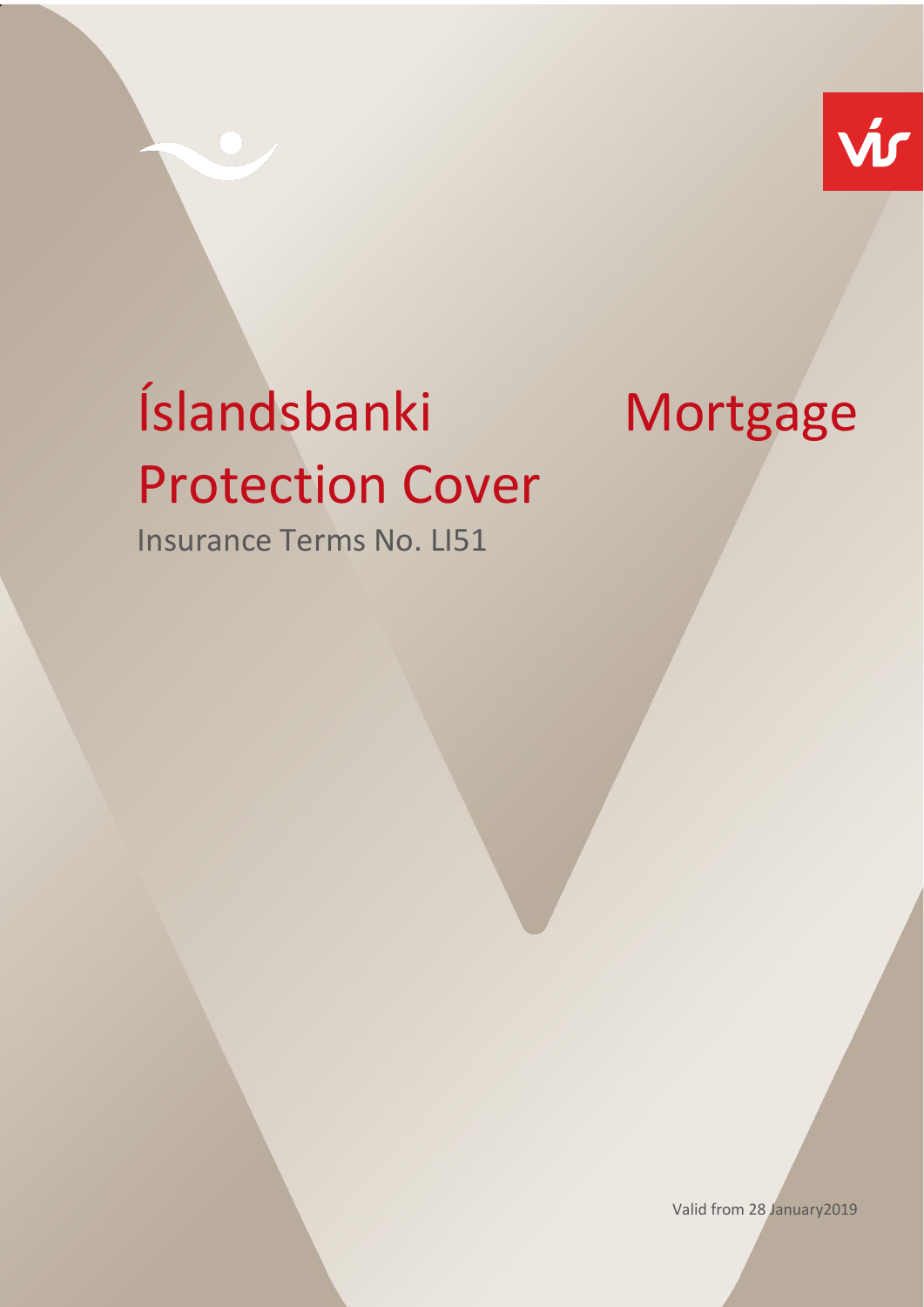

## **The insurance policy is governed by:**

- The insurance policy together with endorsements and special terms.
- These insurance terms no. LI51.
- The company's general terms and conditions no. YY10.
- Act No. 30/2004 on Insurance Contracts.

The provisions of the insurance policy and the renewal receipt take precedence over the provisions of the terms. The provisions of the insurance policy, the renewal receipt and the terms take precedence over the non-mandatory provisions of law.

#### **Contents:**

- 1. The insured
- 2. Beneficiaries
- 2. Validity
- 4. Beginning and end of coverage
- 5. The right to maintain life insurance
- 6. Scope of coverage<br>7. Insurance amount
- Insurance amount
- 8. Duty of disclosure when entering into an insurance contract
- 9. Obligations of the policyholder
- 10. Calculation of premium
- 11. Payment of premium
- 12. Refund of premium
- 13. Set-off
- 14. Cancellation during the period of insurance<br>15. Notification of an insured event
- Notification of an insured event
- 16. Duty of disclosure when determining benefits<br>17. Fraudulent conduct
- Fraudulent conduct
- 18. Claim for benefits
- 19. Interest on the amount of benefits
- 20. Change in terms during the insurance period
- 21. Statute of limitations
- 22. Buy back
- 23. Pledging
- 24. Assignment
- 25. Notice of change of address
- 26. Currency
- 27. Dispute resolution
- 28. Privacy and treatment of personal data
- 29. Venue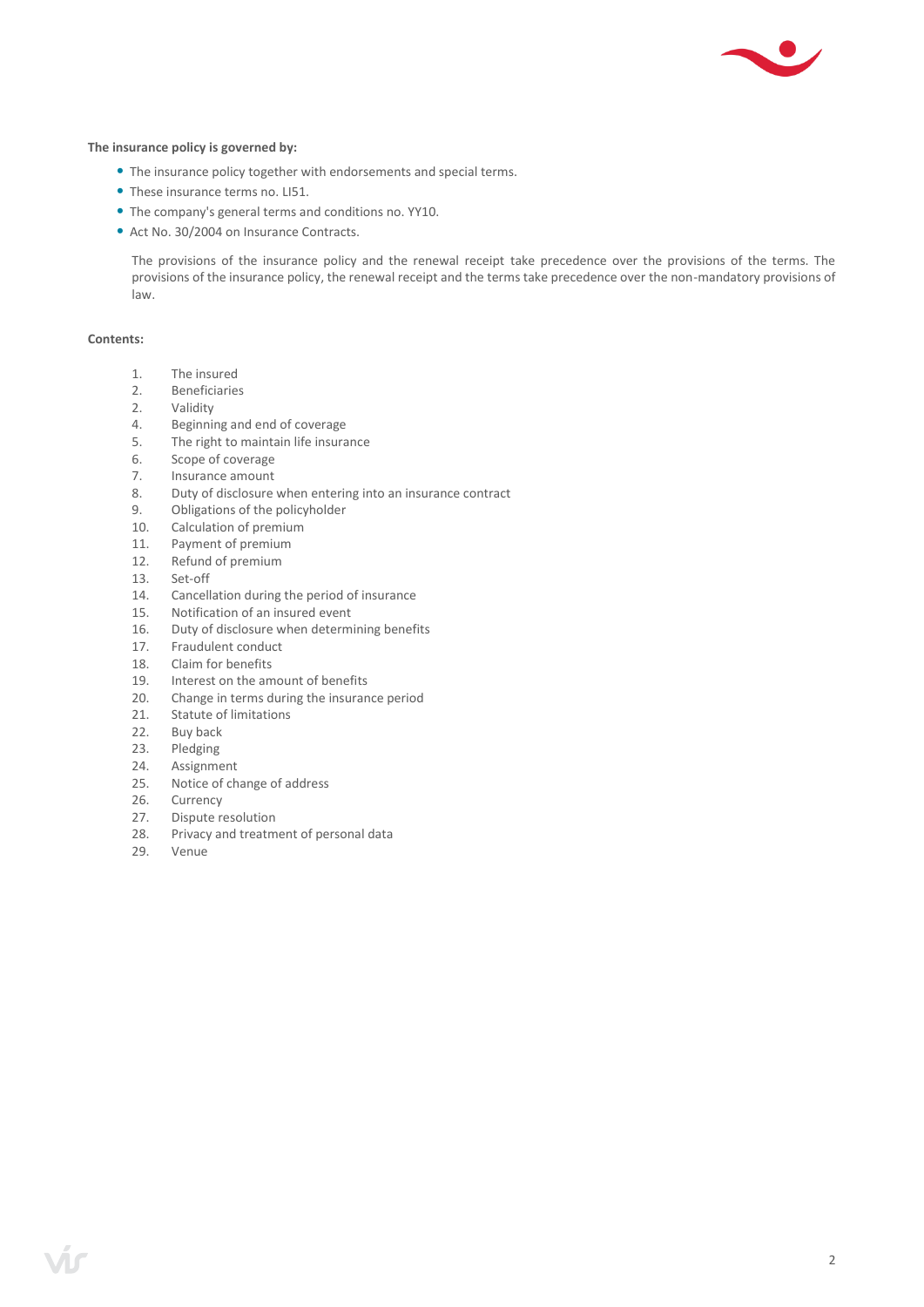

### **Introduction**

This life insurance is a group life insurance for mortgages, based on an agreement between Íslandsbanki (the policyholder) and Líftryggingafélag Íslands hf. (hereinafter referred to as the Company).

# **1. The insured**

The insured is a person who has signed an application for the Íslandsbanki Mortgage Protection Cover (*Húsnæðisvernd Íslandsbanka*).

# **2. Beneficiaries**

- 2.1 The beneficiary of benefits is the policyholder (Íslandsbanki), provided that the life insurance amount is used to repay in part or in full the principal of the mortgage that the policyholder has granted to the insured, cf. the loan number specified in the application for Íslandsbanki's Mortgage Protection Cover, or subsequent mortgages provided by Íslandsbanki to the insured for the purpose of refinancing the original mortgage for which the insurance was taken out.
- 2.2 If the life insurance amount on the date of the loss exceeds the principal of the mortgage to be paid down, together with interest and indexation, the legal heirs of the insured shall be the beneficiaries of the difference between the life insurance amount and the principal of the mortgage together with interest and indexation.

# **3. Validity**

The insurance is valid anywhere in the world.

## **4. Beginning and end of coverage**

- 4.1 The insurance takes effect for each insured at 0.00 on the day after the insured has signed a written application for the Íslandsbanki Mortgage Protection Cover.
- 4.1.1 However, the insurance never takes effect until 0.00 on the day after the disbursement date of a mortgage with Íslandsbanki.
- 4.2 The insurance is valid until 24.00 on the day specified as the expiry date in the insurance policy or renewal receipt, or on the day on which the insurance ends, if before the originally determined expiry date, unless otherwise agreed.
- 4.3 If the insured fully repays the mortgage for which the insurance is taken out or another person takes over the mortgage, the insurance will be cancelled 14 days after the Company or the policyholder sends the insured a written notice of the cancellation or two months if a written notice has not been sent, see Article 131 of Act No. 30/2004 on Insurance Contracts.
- 4.3.1 The insurance will not be cancelled if another mortgage is provided by Íslandsbanki to refinance the original mortgage for which the insurance was taken out.
- 4.4 If the insured fully repays the mortgage for which the insurance is taken out, provided that another mortgage is not provided by Íslandsbanki to refinance the existing mortgage, or another person takes over the mortgage, the insurance will be cancelled 14 days after the policyholder sends the insured a written notice of the cancellation or two months after the mortgage was fully repaid by the insured or taken over by another person, if a written notice has not been sent, see Article 131 of Act No. 30/2004 on Insurance Contracts.
- 4.5 If the insurance is terminated, it is not renewed or expires due to the policyholder's default, it will be cancelled vis-à-vis the insured one month after the Company or the policyholder sends a notice to the insured of its cancellation.
- 4.6 The insurance expires when the insured reaches the age of 70.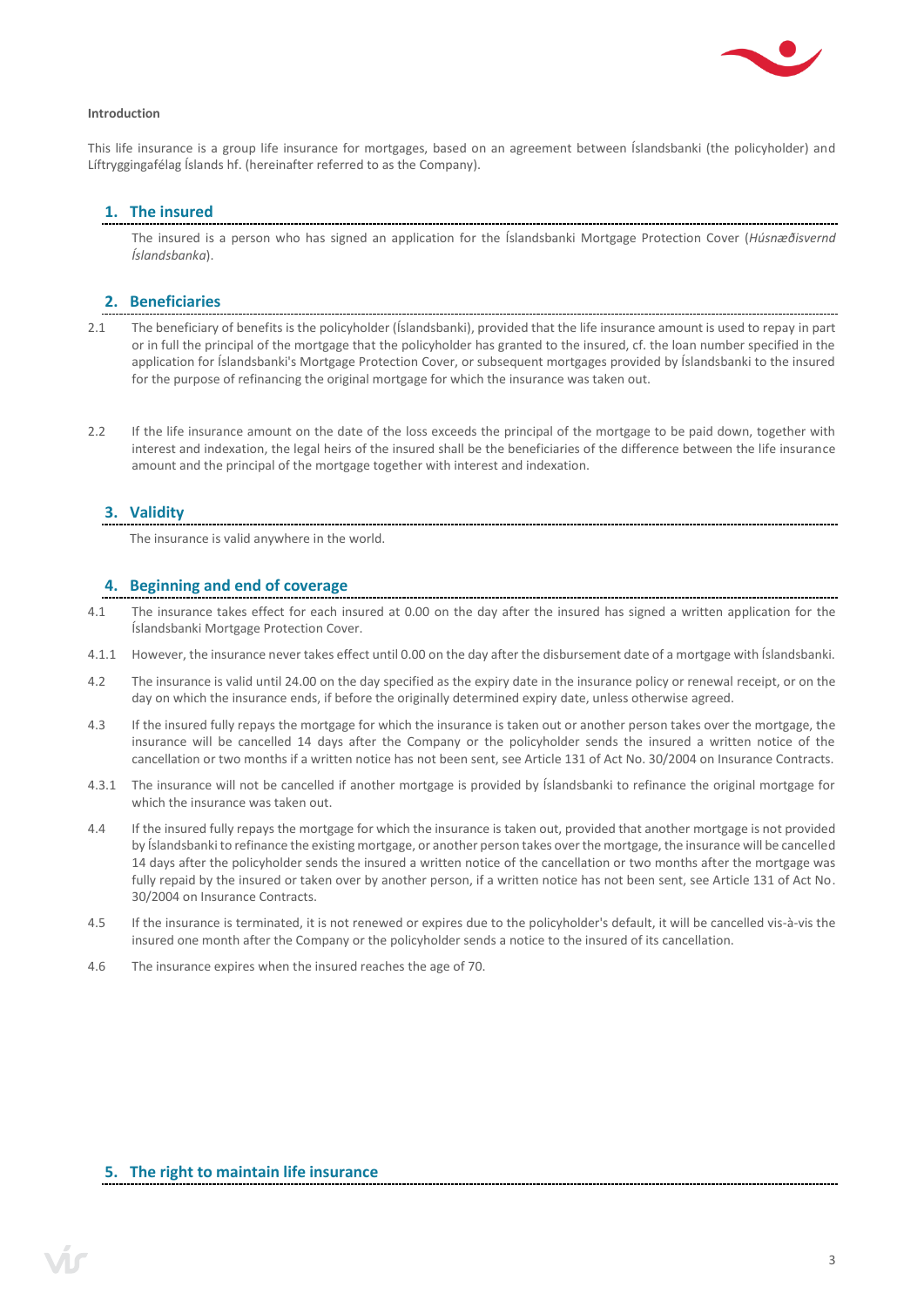

- 5.1 When group life insurance ends or the insured leaves the group covered by the insurance, for reasons other than age, the insured has the right to continue the life insurance with an individual premium calculation, in accordance with Article 132 of Act No. 30/2004 on Insurance Contracts.
- 5.1.1 The insured shall be notified of his/her right under clause 5.1 in writing or by other satisfactory means.
- 5.2 If the insured wishes to exercise this right, he/she shall do so within three months after the Company's liability under the group insurance expires.

# **6. Scope of coverage**

- 6.1 The company pays benefits for the demise of the insured.
- 6.2 In the event that the insured commits suicide, the Company is liable if more than one year has elapsed from the time that its liability began or if it may be considered proven that the insurance was purchased with no intention of suicide.

## **7. Insurance amount**

- 7.1 The amount of insurance coverage is indicated in the insurance policy and in the renewal receipt.
- 7.2 The amount of insurance coverage shall increase on 1 January each year in accordance with changes in the consumer price index. In the event that the consumer price index decreases, this will not have the effect of decreasing the insurance amount.

## **8. Duty of disclosure when entering into an insurance contract**

- 8.1 The policyholder or, as the case may be, the insured must provide the Company with the information that it requests when entering into the insurance contract. In addition, they must, on their own initiative, provide the Company with information about specific events that they know, or should know, to be of significant importance for the Company's risk assessment.
- 8.2 If the policyholder or the insured have neglected their duty of disclosure, the Company shall not be liable.
- 8.3 If the policyholder or the insured have neglected their duty of disclosure to an extent not considered insignificant, the Company's liability may become void in full or in part.

# **9. Obligations of the policyholder**

- 9.1 The policyholder shall maintain a list of insured persons covered by the insurance.
- 9.2 The policyholder shall ensure that the insured receive a copy of the insurance policy and these terms without undue delay.
- 9.3 The policyholder shall send an insured person covered by the insurance a written notice of the cancellation of the insurance as soon as such insured person is no longer covered by the insurance.
- 9.4 Clauses 9.1 to 9.3 apply unless otherwise stated in the policyholder's agreement with the Company.

## **10. Calculation of premium**

- 10.1 The insurance premium is determined by the age of the insured.
- 10.2 The insurance premium will be adjusted upon renewal in proportion to changes in the consumer price index.

## **11. Payment of premium**

- 11.1 The insurance premium is due upon demand.
- 11.2 Failure to pay the premium may result in a loss of rights and the termination of the insurance contract, see Article 96 of Act No. 30/2004 on Insurance Contracts.
- 11.3 If the Company's liability has lapsed due to non-payment after the premium has been paid for at least one year, the insurance may be renewed as a pure risk life insurance without new health information if the unpaid premium is paid within three months of the lapse of the policy.

# **12. Refund of premium**

If the insurance contract expires before the end of the insurance period, the Company will refund the premium in proportion to the period in respect of which the premium has been paid and the insurance is not in effect. However, this does not apply if the insurance contract has expired because the Company has fulfilled its obligations by paying death benefits.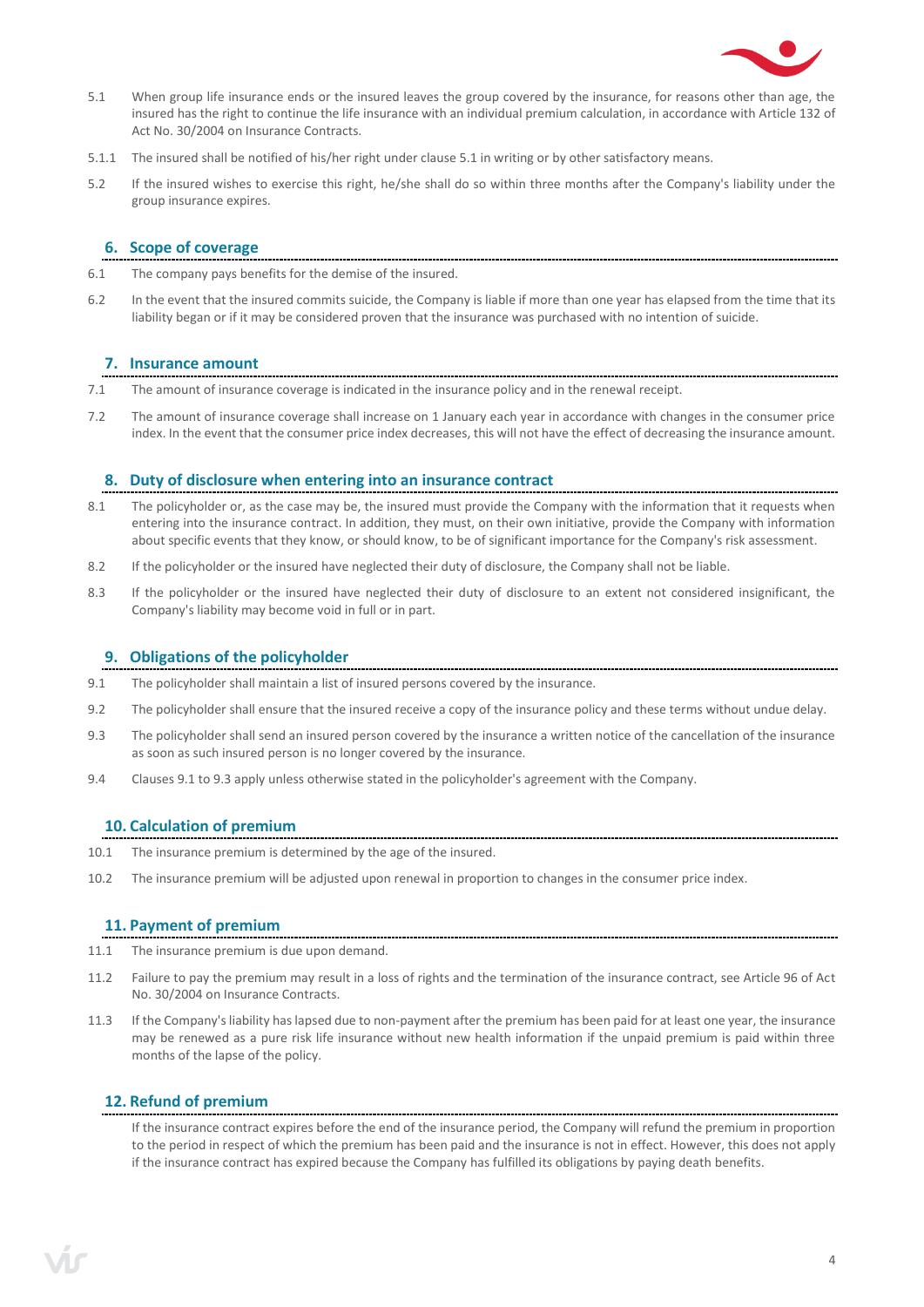

# **13. Set-off**

The Company may set off unpaid premiums against benefits that it may be required to pay, see Article 122 of Act No. 30/2004 on Insurance Contracts.

# **14. Cancellation during the period of insurance**

- 14.1 The Company may cancel the insurance:
- 14.1.1 With 14 days' notice if incorrect or unsatisfactory information is provided about the insured risk, see Article 84 of Act No. 30/2004 on Insurance Contracts.
- 14.1.2 Without notice if the policyholder has fraudulently neglected his duty to provide information about the insured risk, see Article 84 of Act No. 30/2004 on Insurance Contracts.
- 14.2 The Company may cancel all insurance contracts that it has with the insured if the insured has fraudulently neglected his duty to provide information.
- 14.3 The insured may cancel the insurance contract at any time in writing.

# **15. Notification of an insured event**

On the occurrence of an insured event, the beneficiary shall inform the Company of such event without undue delay.

## **16. Duty of disclosure when determining benefits**

- 16.1 When determining benefits, the insured or the person who has a claim against the Company shall provide the Company with information and present documents to which they have access and the Company needs to assess its liability and pay benefits.
- 16.2 If the insured or the person who has a claim against the Company intentionally provide incorrect or unsatisfactory information that they know or should know will lead to them receiving benefits to which they are not entitled, all of their rights under this and other insurance contracts in respect of the event in question shall be cancelled. Under special circumstances, however, the insured or the person who has a claim against the Company may be entitled to partial benefits, see the second paragraph of Article 120 of Act No. 30/2004 on Insurance Contracts.

## **17. Fraudulent conduct**

Anyone who engages in fraudulent conduct towards the Company loses all rights under the insurance contract. In the case of multiple insurance contracts, the person concerned may also lose the right to benefits under other insurance contracts in respect of the same insured event, see Articles 83 and 120 of Act No. 30/2004 on Insurance Contracts.

## **18. Claim for benefits**

The insured, or the person entitled to benefits, may demand payment of benefits 14 days after the Company had the opportunity to obtain the necessary materials to assess its liability and determine the amount of benefits, see Article 121 of Act No. 30/2004 on Insurance Contracts.

## **19. Interest on the amount of benefits**

The right to interest on the amount of benefits shall be in accordance with Article 123 of Act No. 30/2004 on Insurance **Contracts** 

## **20. Change in terms during the insurance period**

The Company shall be permitted to change these terms and the insurance premium during the insurance period, see Article 133 of Act No. 30/2004 on Insurance Contracts.

# **21. Statute of limitations**

The right to claim the insurance amount expires after 10 years. The period of limitation begins at the end of the calendar year in which the claimant received the necessary information about the events on which the claim is based. However, the claim will become time-barred at the latest when 20 years have passed from the end of the calendar in which the insured event occurred.